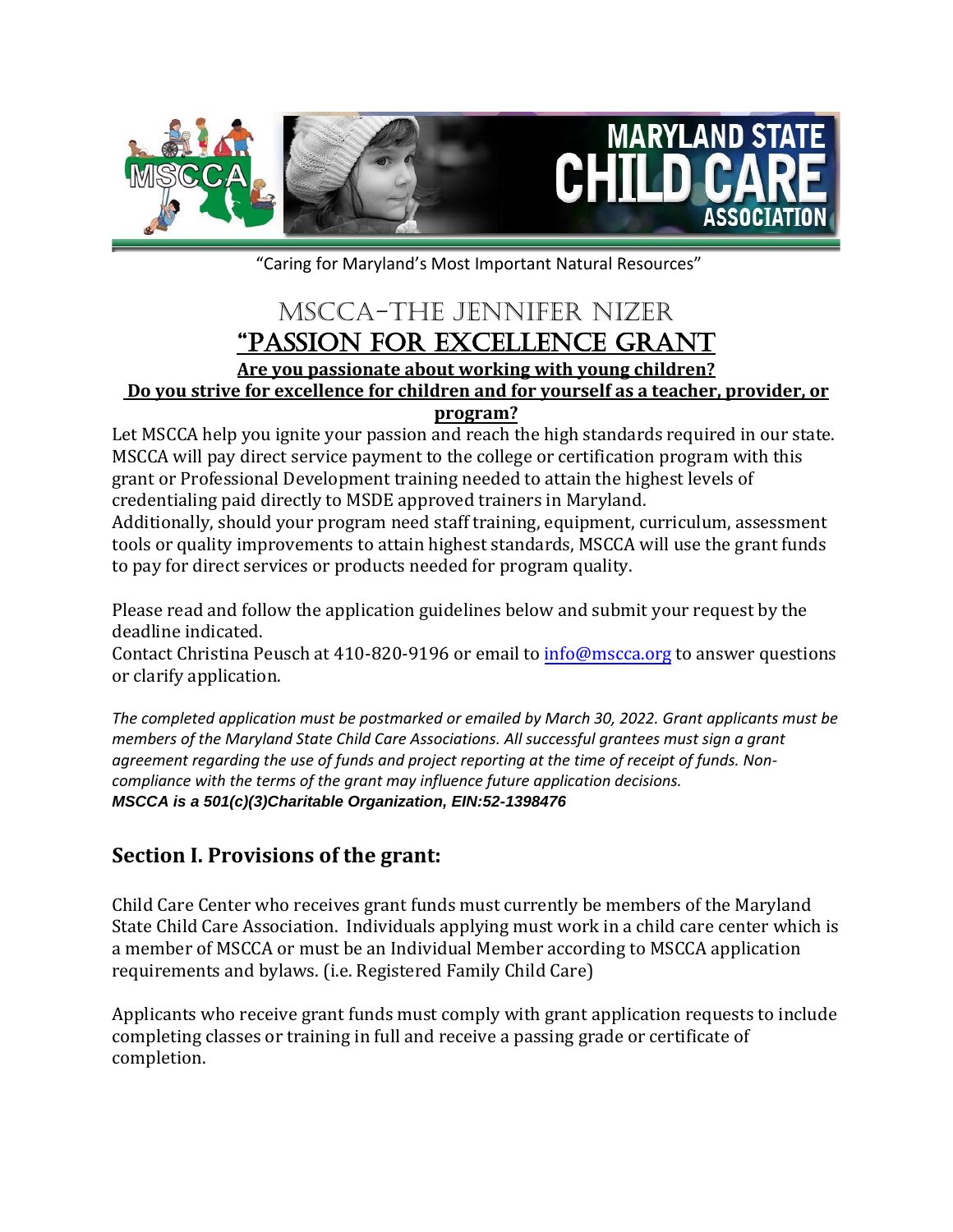Applicants who receive grant funds must remain a professional in the child care field for a minimum of 2 years after the grant is dispersed.

The grant is limited to \$5000.00 per award.

## **Section II. Individual and Organizational Information: Please indicate (\*) the best means of contacting you and your organization**

| Organization Email: (If available)  | Organization Phone #:    |  |
|-------------------------------------|--------------------------|--|
|                                     | Individual Phone Number: |  |
|                                     |                          |  |
|                                     |                          |  |
|                                     |                          |  |
| Contact person 1: _________________ | Phone #: ______________  |  |
|                                     |                          |  |
| Contact person 2: _________________ | Phone #: _______________ |  |
|                                     |                          |  |
|                                     |                          |  |

**Section III. Summary: We would like to learn more about your organization including, but not limited to:**  Mission statement: \_\_\_\_\_\_\_\_\_\_\_\_\_\_\_\_\_\_\_\_\_\_\_\_\_\_\_\_\_\_\_\_\_\_\_\_\_\_\_\_\_\_\_\_\_\_\_\_\_\_\_\_\_\_\_\_\_\_\_\_\_\_\_\_\_\_\_\_

\_\_\_\_\_\_\_\_\_\_\_\_\_\_\_\_\_\_\_\_\_\_\_\_\_\_\_\_\_\_\_\_\_\_\_\_\_\_\_\_\_\_\_\_\_\_\_\_\_\_\_\_\_\_\_\_\_\_\_\_\_\_\_\_\_\_\_\_\_\_\_\_\_\_\_\_\_\_\_\_\_\_\_\_\_